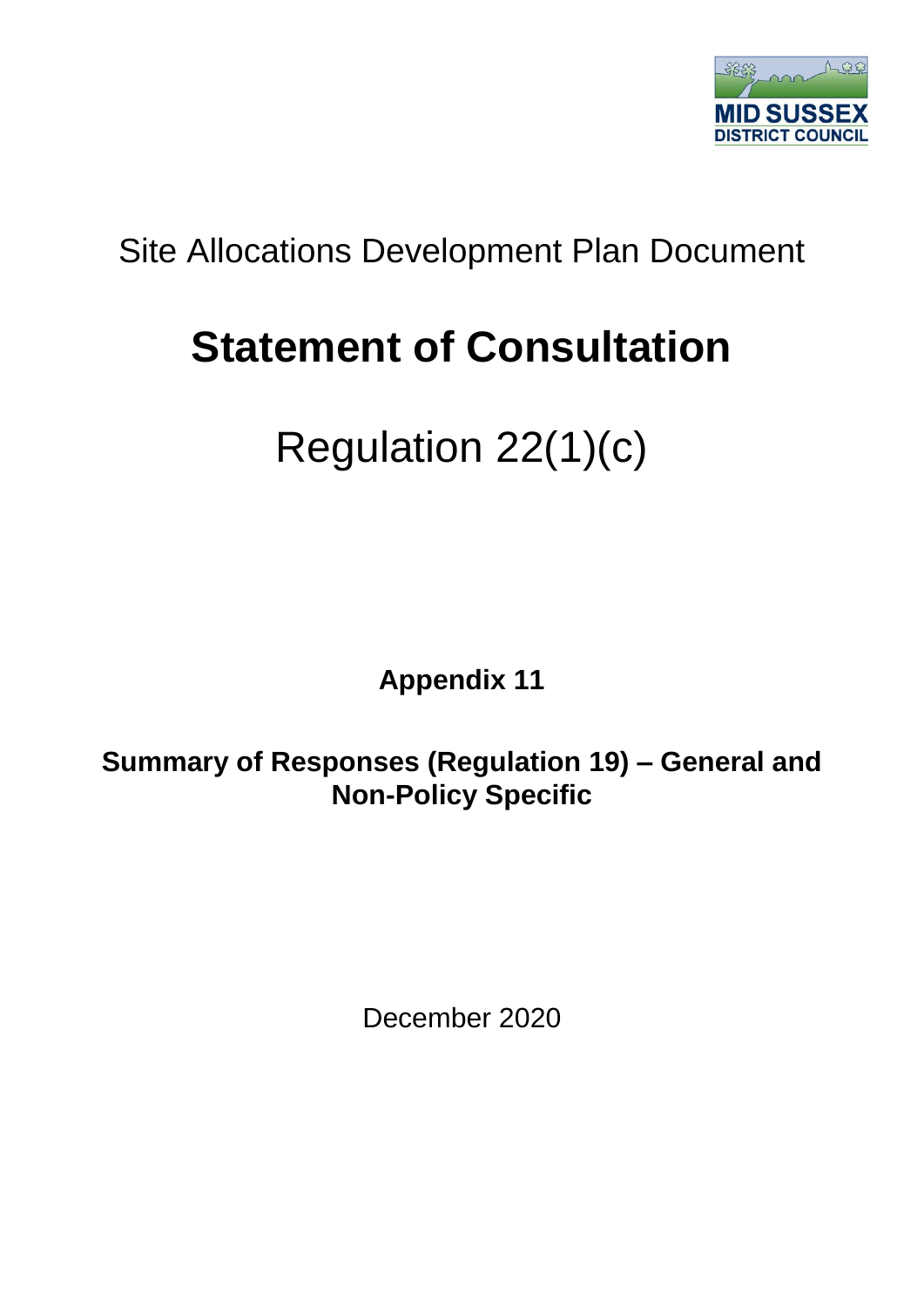## **Contents**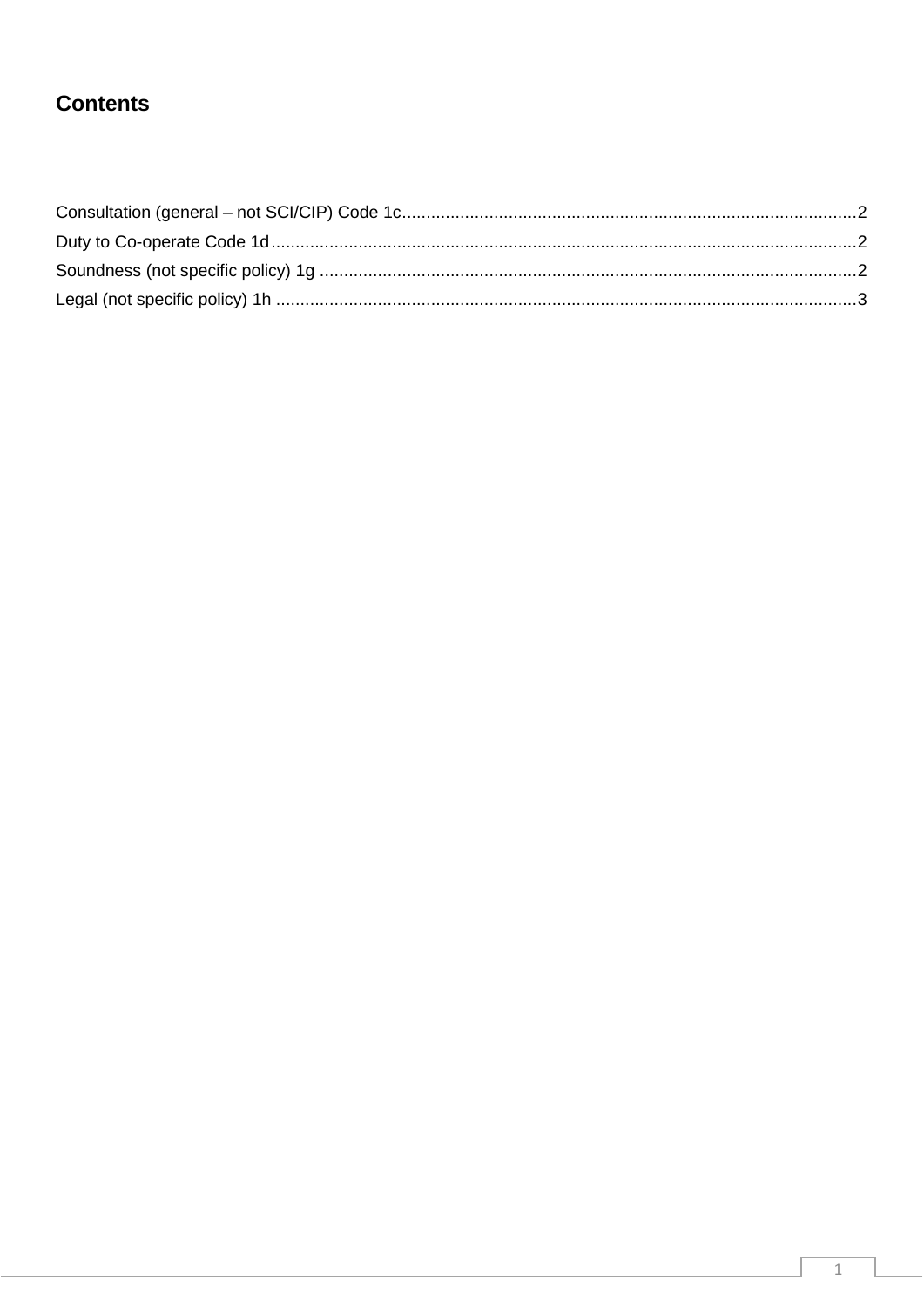<span id="page-2-0"></span>

| <b>Consultation (general - not SCI/CIP) Code 1c</b> |            |           |                   |                      |  |  |
|-----------------------------------------------------|------------|-----------|-------------------|----------------------|--|--|
| <b>Number of Comments Received</b>                  |            |           |                   |                      |  |  |
| Total: 1                                            | Support: 1 | Object: 0 | <b>Neutral: 0</b> |                      |  |  |
| <b>Comments from Organisations / Specific</b>       |            |           |                   | <b>MSDC comments</b> |  |  |
| <b>Consultation Bodies</b>                          |            |           |                   |                      |  |  |
| Natural England welcomes the approach taken         |            |           |                   | • Noted              |  |  |
| by your authority to consult with Natural England   |            |           |                   |                      |  |  |
| at various stages (710)                             |            |           |                   |                      |  |  |

<span id="page-2-1"></span>

| <b>Duty to Co-operate Code 1d</b>                                                                                                                                                                        |            |           |                   |                                                                                                      |
|----------------------------------------------------------------------------------------------------------------------------------------------------------------------------------------------------------|------------|-----------|-------------------|------------------------------------------------------------------------------------------------------|
| <b>Number of Comments Received</b>                                                                                                                                                                       |            |           |                   |                                                                                                      |
| Total: 2                                                                                                                                                                                                 | Support: 0 | Object: 2 | <b>Neutral: 0</b> |                                                                                                      |
| <b>Comments received</b>                                                                                                                                                                                 |            |           |                   | <b>MSDC comments</b>                                                                                 |
| Published Statement of Common Ground does<br>$\bullet$<br>not include a signed SoCG between MSDC,<br>Lewes DC and East Sussex County Council<br>covering traffic impacts and SA37 (Parker<br>Dann, 1715) |            |           |                   | SoCG agreed before submission between<br>East Sussex, Lewes District Council and<br>Mid Sussex (DC8) |
| Wealden District Council is satisfied that the<br>$\bullet$<br>legal requirements of the duty to cooperate have<br>been met with respect to Wealden District<br>Council (Wealden DC, 1471)               |            |           | • Noted           |                                                                                                      |

<span id="page-2-2"></span>

| Soundness (not specific policy) 1g                                                                                                                                    |            |           |                                                                                                                                         |                      |  |
|-----------------------------------------------------------------------------------------------------------------------------------------------------------------------|------------|-----------|-----------------------------------------------------------------------------------------------------------------------------------------|----------------------|--|
| <b>Number of Comments Received</b>                                                                                                                                    |            |           |                                                                                                                                         |                      |  |
| Total: 3                                                                                                                                                              | Support: 1 | Object: 1 | <b>Neutral: 1</b>                                                                                                                       |                      |  |
| <b>Comments received</b>                                                                                                                                              |            |           |                                                                                                                                         | <b>MSDC comments</b> |  |
| No comments to make (National Grid, 1453)<br>$\bullet$                                                                                                                |            |           | • Noted                                                                                                                                 |                      |  |
| Lindfield Rural Parish Council urge MSDC not to<br>$\bullet$<br>make any changes to the DPD (Lindfield Parish<br><b>Council, 1919)</b>                                |            |           |                                                                                                                                         | • Noted              |  |
| An inappropriate plan period for strategic<br>$\bullet$<br>policies. The Plan includes strategic policies and<br>should therefore run to 2026. (Parker Dann,<br>1715) |            |           | • Site Allocations DPD is a 'daughter'<br>document' of the District Plan and should<br>therefore run to the same time period<br>(2031). |                      |  |